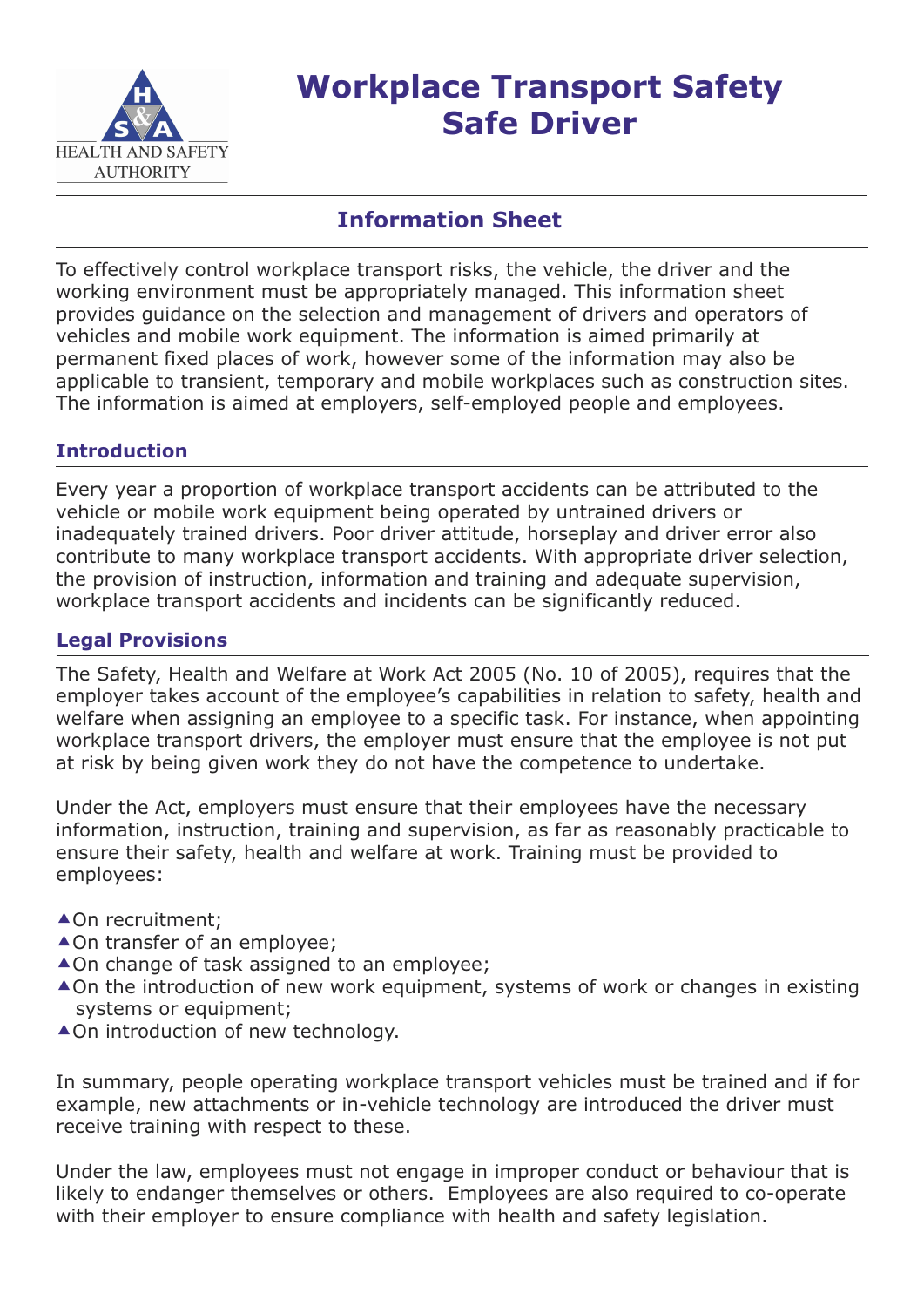*Note the above is not an exhaustive list of legislation that is applicable to workplace transport. Other relevant legislation, for example the carriage of dangerous goods by road and construction legislation may also be applicable to your operations and may specify particular legal requirements for driver training.*

#### **Driver Selection**

Careful driver selection is important so ensure that appropriate procedures are in place. When selecting people to drive workplace vehicles:

- Select employees who have the correct safe attitude to workplace transport and have the ability to perform the job in a responsible, competent manner. Appropriate selection will require an evaluation of age, experience, driving record and maturity, as well as attitude.
- Consider the employee's physical fitness, such as health, eyesight, hearing and mental ability to carry out the job. Where possible, match the particular vehicle requirements, the task and situation with the driver's fitness and capabilities. Do not allow anyone who is unfit due to drugs or alcohol to drive a vehicle.
- Carry out background checks; for instance, check the employee's driving licence background. Ensure that driver's licenses or certificates are appropriate for the vehicles they are driving.
- $\triangle$  If the driver has previous experience, assess them to ensure that they are competent.
- Authorise drivers in writing. Assess the driver's competence to drive the vehicle and then authorise them for each vehicle type they use.

#### **Use of Contractors**

- When selecting contractors to carry out workplace transport operations on your behalf, investigate their attitude to health and safety. Obtain relevant safety documentation such as method statements, safety statements and training records in advance so that they can be reviewed prior to signing any contracts.
- If using contract owner drivers, specify your company standards for the vehicle safety features such as mirrors, CCTV and seat belts. Specify standards for maintenance and for driver training and experience.
- Ensure good communications systems are in place. Hold briefings for regular customers and contractors in order to familiarise them with your workplace and your traffic management system.
- Provide contractors with copies of site rules, maps, directions, hazard information and requirements for personal protective equipment in advance of their arrival on site.

#### **Driver Training**

The driver must be trained and competent to drive the vehicle being operated. The level of training required will depend on the employee's experience and the type of work to be carried out. A comprehensive risk assessment will help establish the training needs and level of competence required for the job.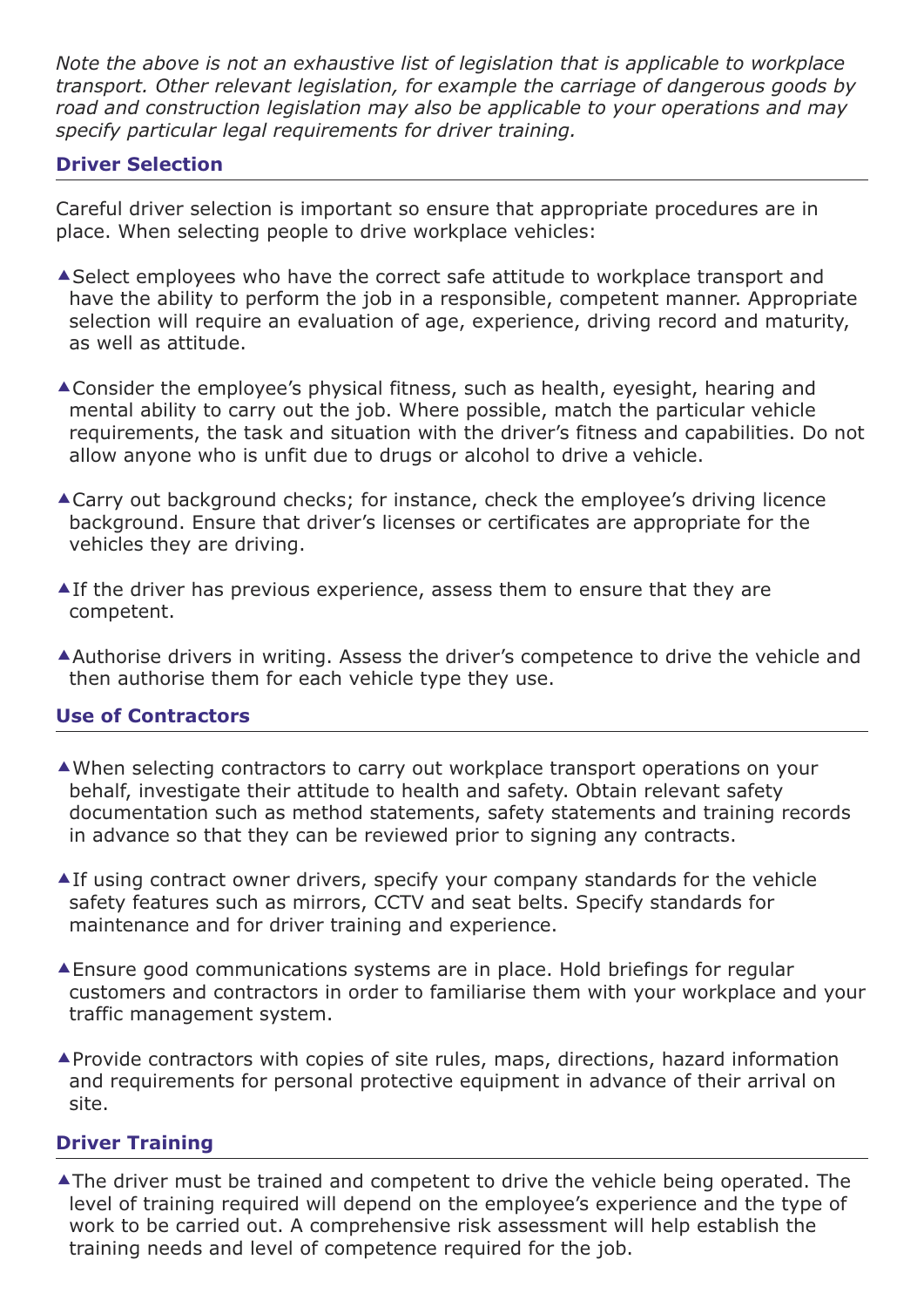- For new employees provide induction training which should include information about traffic route layouts, who is authorised to drive and information about particular hazards.
- Provide on the job training and information about workplace policies such as speed limits and parking procedures. Ensure that drivers are trained in safe driving practices, basic safety checks, proper use of safety features and how to report defects. Ensure drivers are trained in how to safely secure loads and how to access and egress vehicles safely.
- Reassess the driver's training at regular intervals and provide refresher training as appropriate to ensure driver competence. Supplementary or refresher training should be provided, for instance, if there has been a lapse in safe driving standards.
- **Alf there are technological changes to the vehicle ensure that the driver receives** training in such changes.
- $\triangle$ Keep records of training provided and update as required. The records should include details of the vehicles that the employee is competent to operate.

#### **Driver Instruction and Information**

- Ensure that the driver has a clear job description detailing their role and responsibilities.
- Provide the driver with a driver's handbook which details the safe systems of work and provides all the site and company policies and rules relevant to driving. Policies may cover issues such as the use of mobile phones, in-vehicle technology, drugs and alcohol, fatigue, parking, smoking, seat belt usage, driving hours and carriage of passengers.
- Provide appropriate personnel protective equipment (PPE), for instance High-Visibility jackets, safety boots or gloves, where appropriate. Ensure that drivers have instruction in use of the equipment.
- Ensure that all drivers including visiting drivers are aware of the site rules and information on any restrictions on the type of vehicle that the workplace can handle. Provide copies of site rules, maps and directions on the back of order forms or invoices. Consider non–Irish nationals and provide site rules in pictogram form or other languages as appropriate.

#### **Monitoring and Supervision**

- ▲ The use of a driver authorisation or licensing system will assist in monitoring drivers.
- ▲ Consider keeping a central register of who in the workplace is competent to drive which vehicles. This will assist in allocating tasks and keeping track of driver's abilities.
- Where seatbelts are provided they should usually be worn at all times. In certain circumstances the workplace transport risk assessment may identify limited situations where the risks are very low and the seatbelt need not be worn. Consider high-visibility seatbelts to aid monitoring of usage.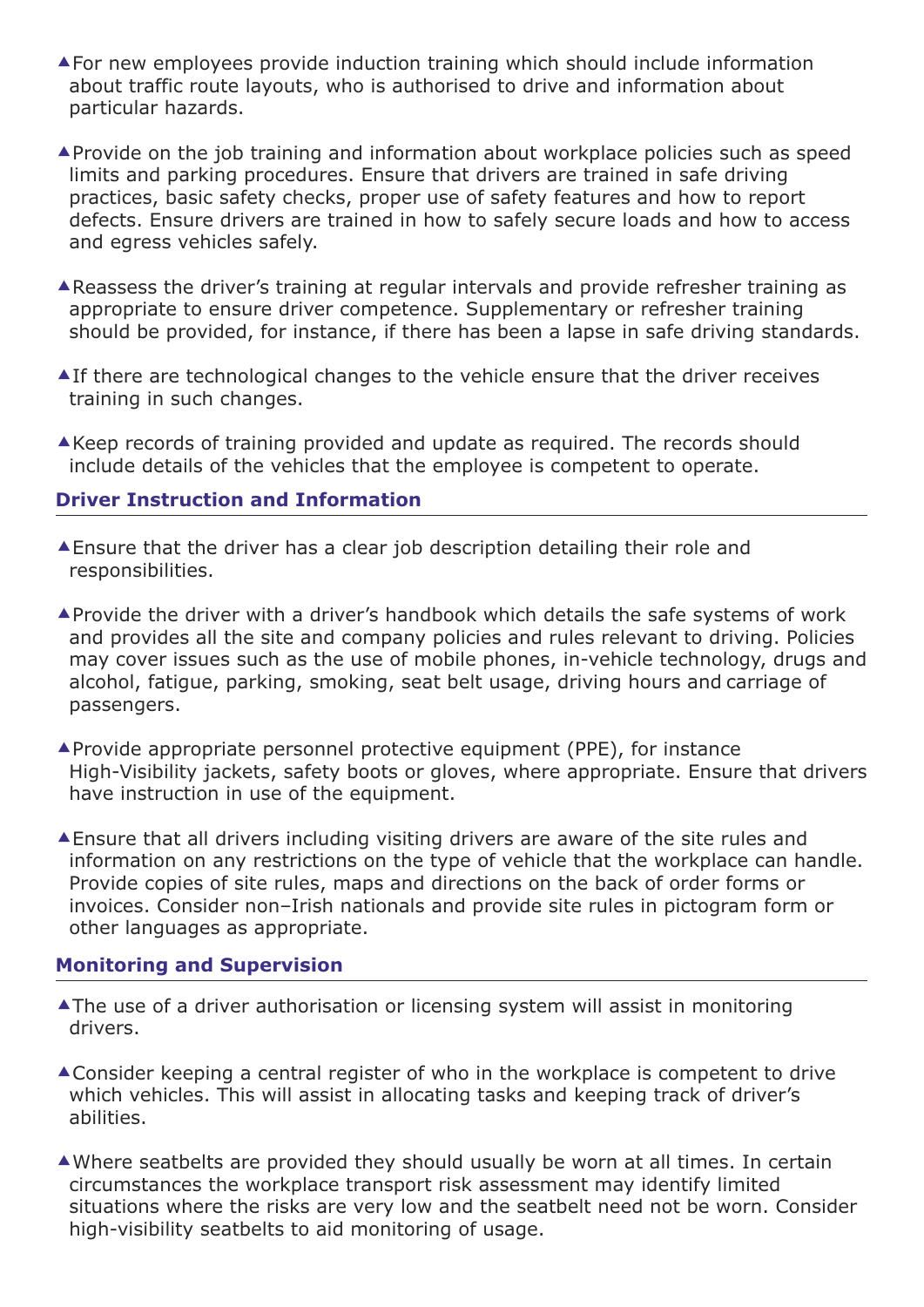- Monitor whether drivers are following the site rules and if not investigate why not. Challenge and investigate unsafe behaviour and systems of work.
- Ensure that there is adequate control of drivers including visiting drivers. Ensure they drive at appropriate speeds for the site conditions and that authorised drivers do not lend keys to unauthorised drivers.
- Supervisory staff must have adequate training in order to carry out monitoring activities.

#### **Safe Systems of Work**

- When assigning work to the driver, consider the workload and the job design as these can have a major influence on driver behaviour. Unrealistic deadlines may put pressure on drivers and encourage them to work less safely or take short cuts.
- ▲ Only authorised drivers should be allowed to hold vehicle keys. Put key control systems in place. Instruct drivers to turn off their vehicle and remove the key when they leave the vehicle.
- Passengers must not be carried in workplace transport vehicles unless there is purpose built passenger seating. Children should not be carried in workplace transport vehicles.
- Encourage drivers to improve their visibility to pedestrians by driving with the vehicle lights on.
- Ensure that there are documented safe systems of work such as for loading and unloading, securing loads, vehicle defect reporting and accident and incident reporting. Provide safe areas for visiting drivers during loading and unloading procedures.

#### **Basic Driver Rules**

- Follow the designated vehicular traffic routes. Know and adhere to site rules and safe systems of work. Always park safely.
- ▲ Do not drive when abilities are impaired for example, due to fatique, ill health or poor vision. If you feel you are not competent or fit to drive a vehicle, don't drive it. Inform your employer.
- Ensure that you understand the operating procedures and safe operating limits of your vehicle.
- Wear any PPE provided. Keep PPE such as High-Visibility jackets to hand so that you do not have to step out of the vehicle to retrieve such equipment.
- Report any defects in vehicles or safe systems of work that you are aware of to your manager.
- ▲ Do not interfere with, misuse or damage anything provided under health and safety legislation. Do not engage in horseplay or unsafe behaviour. Never attempt to climb onto a moving vehicle or lift people up on pallets on forks of lift trucks.
- $\triangle$  Keep vehicles as clean and tidy as possible.